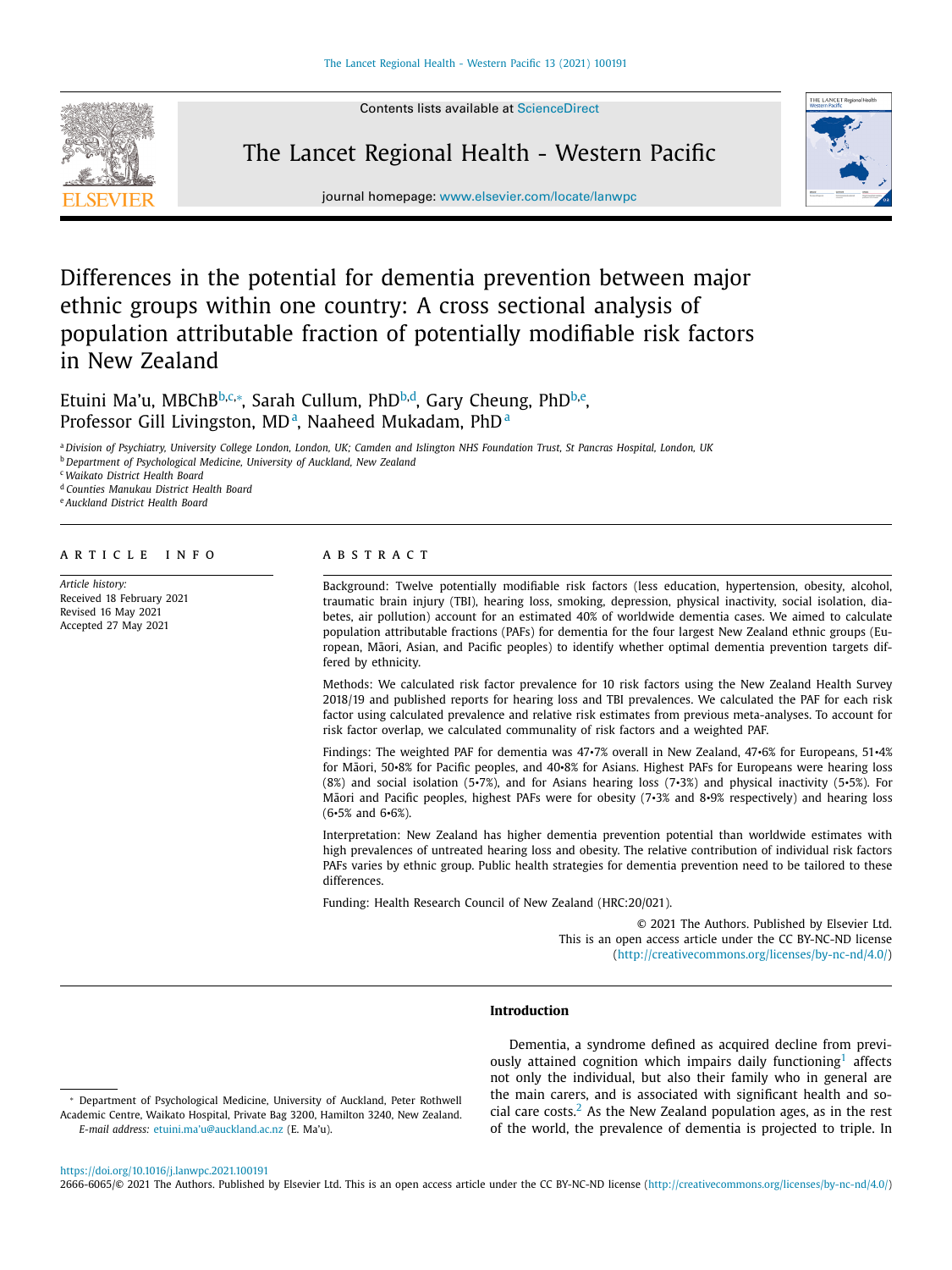New Zealand, numbers are expected to increase from 70,000 in 2020 to 170,000 by the year 2050, with the total economic costs from direct health system costs and indirect economic costs (including carer support and informal care) projected to increase from \$1•9 billion to \$4•5 billion in that time, putting increased strain on health care resources.<sup>[3](#page-7-0)</sup> In New Zealand, the non-European populations (Māori, Pacific peoples, and Asian) are all projected to comprise an increasing proportion of the  $65+$  population in the coming decades, $4$  with a concomitant increase in the prevalence of dementia in these ethnic groups.

The 2017 Lancet Commission on dementia prevention, interven-tion, and care<sup>[5](#page-7-0)</sup> specified nine potentially modifiable risk factors for dementia: smoking, depression, physical inactivity, social isolation, diabetes, obesity, hypertension, hearing loss and less education, with each factor carrying a relative risk (RR) of 1•4-1•9 in those who had it compared to those who did not. The authors estimated the worldwide population attributable fraction (PAF), defined as potential reduction in dementia prevalence if a particular risk factor was eliminated, using summary global estimates for risk factor prevalences. $6$  They calculated these for each of the nine risk factors and, adjusting for the fact that individuals could have multiple risk factors, estimated 35% of dementia cases were potentially preventable. The 2020 Lancet Commission report found more and convincing evidence for and included three additional risk factors for dementia: traumatic brain injury (TBI), air pollution, and excess alcohol consumption and estimated 40% of dementias were potentially preventable worldwide if all 12 risk factors were completely eliminated.<sup>[7](#page-7-0)</sup>

Many risk factors cluster around socio-economic deprivation which may occur particularly in minority ethnic groups and in vul-nerable populations.<sup>[7](#page-7-0)</sup> New Zealand is a bicultural country with a majority population of European descent (70•2%) and indigenous Maori population (16 $\cdot$ 5%) that also includes other sizeable minority populations, including Pacific peoples (8•1%) and Asian (15•1%), summing to  $>100\%$  as individuals can identify with more than one ethnic group. Non-European populations in New Zealand have substantial socioeconomic deprivation compared to Europeans, to the extent that the country has been conceptualised as having low and middle income populations within a high income country.<sup>[8](#page-7-0)</sup> While there is no data on the prevalence of dementia across different ethnicities in New Zealand, there is clear evidence that Maori and Pacific populations have poorer health outcomes than European, reflected in a shorter life expectancy and a disproportionate burden of illness. <sup>[9](#page-7-0)</sup> There is also evidence of increased burden of dementia in non-European populations in some other countries. <sup>[10,](#page-7-0) [11](#page-7-0)</sup> Socioeconomic deprivation is often cited as a contributory reason for these poorer health outcomes  $12$  but there is also compelling evidence of an association between experiences of racism and nega-tive health outcomes. <sup>[13](#page-7-0)</sup>

The figures used to estimate population attributable fractions in the Lancet commissions used worldwide data, and so most of the research was conducted in high income countries, and within them in mainly white populations.<sup>[5](#page-7-0)</sup> In contrast, analysis of cross-sectional prevalence data for the original nine risk factors<sup>[5](#page-7-0)</sup> from representative populations in China, India, and six Latin American countries, resulted in higher PAF calculations of 40%, 41% and 56% respectively, indicating a higher proportion of potentially preventable dementia if those risk factors were completely elimi-nated.<sup>[14](#page-7-0)</sup> The study also demonstrated the influence of differences in risk factor prevalence on individual risk factor PAF calculations and their relative contribution to the total PAF when compared with worldwide estimates. This highlights the need for population specific PAF calculations to inform interventions with the greatest potential for risk reduction.

While it is thought that risks for dementia in differing ethnic groups in a single country population will vary,<sup>[5,](#page-7-0) [7](#page-7-0)</sup> this has not

been quantified, to our knowledge. The aim of this study is to calculate the total PAF for the 12 risk factors identified in the 2020 Lancet Commission report<sup>[7](#page-7-0)</sup> using New Zealand-specific prevalence data for the total New Zealand population and for the four largest ethnic groups in New Zealand – Māori, Pacific peoples, Asian (includes South and East Asian peoples, the majority of whom are Chinese and Indian) and European. The findings regarding potential within-country differences in population dementia risk could inform tailored dementia risk reduction policies for different ethnic groups and the necessity for these considerations in other countries.

#### **Methods**

#### *Ethics Approval*

This study received ethics approval from the Auckland Health Research Ethics Committee (Ref:AH2974).

#### *Patient population and data sources*

We used data from the New Zealand Health Survey 2018/19 (NZHS  $2018/19$ ).<sup>[15](#page-7-0)</sup> The survey includes data on 10 of the 12 risk factors identified in the Lancet Commission 2020 report but not for hearing loss or TBL $<sup>7</sup>$  $<sup>7</sup>$  $<sup>7</sup>$  It is a Ministry of Health (MoH) data collec-</sup> tion tool used to monitor population health and inform health policy by collecting information including population health, health risk and protective factors, and health service usage. The target population of the NZHS is the New Zealand "usually resident population" of all ages, with approximately 99% of the population eligible to participate. It has a multi-stage, stratified, probabilityproportional-to-size (PPS) sampling design, with a sample size of 13,572 people aged 15 years and older. For this study, we included all 7,745 NZHS 2018/19 participants aged 45 years and older. The survey selects participants from both an area-based sample and list-based electoral roll sample, designed to increase the sample sizes for Māori, Pacific peoples, and Asian ethnic groups.<sup>[15](#page-7-0)</sup> Interviewers collect information on sociodemographics, long-term conditions, health status and development, health behaviours, health service utilisation and patient experience. Height, weight, waist circumference and blood pressure are directly measured*.* The NZHS has been carried out annually since 2011 and, due to its methodological rigour, is considered an accurate reflection and representation of the major ethnic subgroups in the New Zealand population. Prior to 2011, separate surveys were carried out for different health issues (for example smoking, alcohol, and nutrition) $16$ but these have since been incorporated into the single survey. The NZHS is used by the Ministry of Health as the source of prevalence estimates for many health conditions.

#### *Risk factor prevalence*

We present definitions of each risk factor in [Table](#page-2-0) 1. Each factor has consistent, biologically plausible, dose-related, longitudinal ev-idence from multiple studies as a risk factor for dementia.<sup>[5,](#page-7-0) [7](#page-7-0)</sup> The justification for inclusion in the analyses and the calculation of their relative risks for dementia is described in more detail in the Lancet reports. <sup>[5,](#page-7-0) [7](#page-7-0)</sup>

#### *Education and Smoking*

The two main sources of prevalence estimates for education and smoking are the NZHS and Census  $2018<sup>17</sup>$  $2018<sup>17</sup>$  $2018<sup>17</sup>$  with the NZHS 2018/19 estimates for both risk factors mirroring those of the census. We chose to use the NZHS 2018/19 as it allowed comparison by prioritised ethnicity to ensure the complete independence of groups.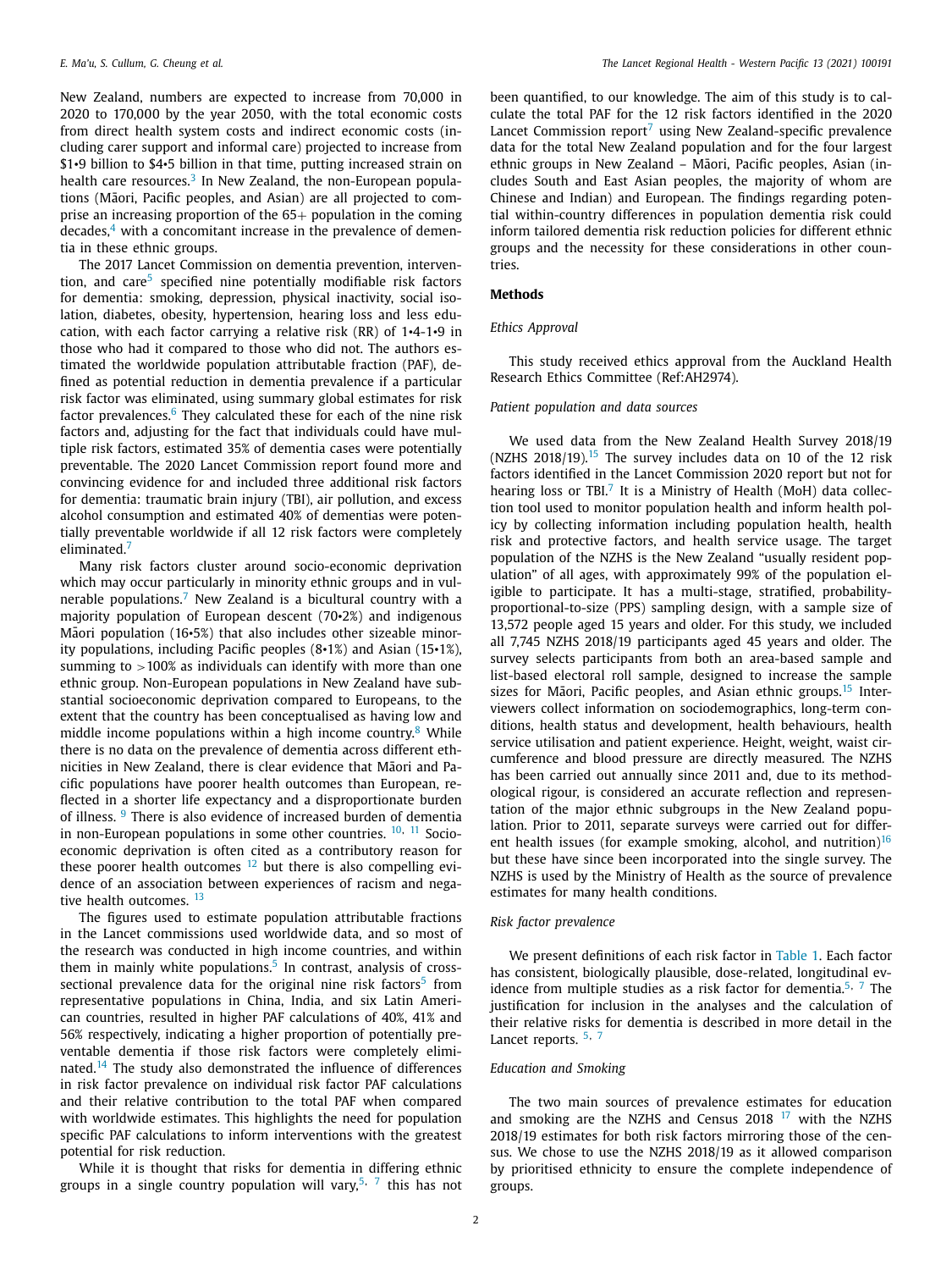<span id="page-2-0"></span>**Table 1**

Definitions of risk factors for dementia

| Risk factor                  | Definition                                                                                                    |
|------------------------------|---------------------------------------------------------------------------------------------------------------|
| Less education               | Self-reported highest education attained is less than upper secondary (Age $\lt$ 15 years)                    |
| Hypertension                 | Systolic blood pressure $>140$ mmHg                                                                           |
| Obesity                      | Body Mass Index (BMI) $>30$ Kg/m <sup>2</sup>                                                                 |
| Hearing loss                 | Difficulty hearing at a threshold of 20dB or greater                                                          |
| Smoking                      | Identifies as a current smoker                                                                                |
| Depression                   | Self reports ever being diagnosed with depression by a doctor                                                 |
| Physical inactivity          | Did not meet WHO physical activity guidelines for exercise of $>$ 30 minutes a day for at least 5 days a week |
| Social isolation             | Lives alone                                                                                                   |
| <b>Diabetes</b>              | Self reports ever being diagnosed with diabetes by a doctor                                                   |
| Alcohol                      | Consumes $> 17$ units of alcohol a week (1 unit = 10g pure alcohol)                                           |
| Air Pollution                | Urban residence (living in an area with $>10,000$ population)                                                 |
| Traumatic Brain Injury (TBI) | WHO definition of $TRI29$                                                                                     |

# *Obesity and Hypertension*

The NZHS 2018/19 prevalence estimates of obesity and hypertension are considered the best estimate as these are based on objective anthropometric measurements.

# *Diabetes*

The NZHS estimates of diabetes prevalence based on are similar to that of the national virtual diabetes register, the currently considered gold standard of diabetes prevalence based on laboratory findings of an elevated HbA1c or prescription of diabetes medica-tion.<sup>[15](#page-7-0)</sup> As with education and smoking, due to the similar prevalence estimates we chose to use the NZHS estimates as it allowed comparison by prioritised ethnicity.

#### *Air pollution*

While New Zealand has low levels of air pollution compared with other OECD countries, <sup>[18](#page-7-0)</sup> there is evidence of an association between air pollution and adverse health outcomes in the country. <sup>[19](#page-7-0)</sup> There are no studies comparing air pollution in urban and rural settings in New Zealand. However, a 2019 report by the National Institute of Water and Atmospheric Research (NIWA) [20](#page-7-0) modelled  $PM<sub>2.5</sub>$  levels throughout the country and demonstrated an association between annual mean  $PM<sub>2.5</sub>$  concentrations and population. Towns with a population of  $\lt$ 10,000 had an annual mean PM<sub>2.5</sub> concentration of  $6.2\mu$ g/m<sup>3</sup> compared with  $8.25\mu$ g/m<sup>3</sup> for populations ≥10,000. Ministry for the Environment data also shows an association between annual mean  $PM_{10}$  concentrations and population size, with towns and cities having a higher mean concentration compared to more rural areas.  $21$  We therefore defined urbanicity as living in a town with a population  $\geq$ 10,000 and used this as a proxy for air pollution.

#### *Alcohol*

The NZHS is considered the best prevalence estimates for alcohol consumption and is the source used by Te Hiringa Hauora, the national health promotion agency.  $22$  The NZHS provides information on alcohol use frequency and the range of number of units consumed at a time, allowing the calculation of the range of standard units consumed by an individual in a typical week. We used the mid-point of the range of values an individual reported to calculate number of units consumed per week. A standard unit of alcohol in New Zealand contains more alcohol than a UK standard unit (10 grams vs 8 grams), so a cut-off of 17 units per week was used to approximate to the 21 unit/week recommendation in the UK.

# *Social isolation*

In line with the 2017 Lancet Commission report.<sup>[5,](#page-7-0) [23](#page-7-0)</sup> and additional systematic review evidence, $23$  cohabitation was used as a proxy for social isolation, with the assumption that those who live alone have less social contact than those who live with others.

#### *Hearing loss*

There are three sources of recent prevalence data for hearing loss in New Zealand. A report on the social and economic costs of hearing loss in New Zealand<sup>[24](#page-7-0)</sup> used data from a meta-analysis of international audiometry studies to estimate the NZ prevalence of mild (20-34dB), moderate (35-64dB), and severe hearing loss  $($ >65dB). $25$ . We used this prevalence estimate in our calculations as it was the only study to use objective audiometric findings and many of the studies included in the meta-analysis were from high income countries, similar to New Zealand. The other studies used self-reported hearing loss.<sup>[26,](#page-7-0) [27](#page-7-0)</sup> However, self-reported hearing loss is often inaccurate with false positive and negative findings de-scribed in the literature.<sup>[28](#page-7-0)</sup>

#### *TBI*

Prevalence data on TBI in New Zealand used estimates from the Brain Injury Outcomes New Zealand in the Community (BIONIC) study group based on a large New Zealand prospective population based register, and is the best estimate of TBI prevalence available for New Zealand. $29$  The prevalence data for both hearing loss and TBI were presented by 5 year age bands but did not disaggregate data by ethnicity. For these two risk factors, prevalence was estimated using each ethnicity's population age distribution.

#### *Exercise*

As with many of the other risk factors, the NZHS estimate of physical activity is considered an accurate representation of the population. Sport NZ, the government agency to promote and improve physical activity through sport and recreation, also carries out the Active NZ survey, <sup>[30](#page-7-0)</sup> last done in 2019, to measure participation in sport and physical activity. The findings of the survey for levels of activity mirror those of the NZHS so we chose to use the NZHS as it allowed comparisons by prioritised ethnicity.

#### *Depression*

New Zealand's only national mental health survey, Te Rau Hinengaro: The New Zealand Mental Health Survey $31$  was carried out in 2003/04 and employed similar multistage area probability sampling of the New Zealand population to the NZHS to estimate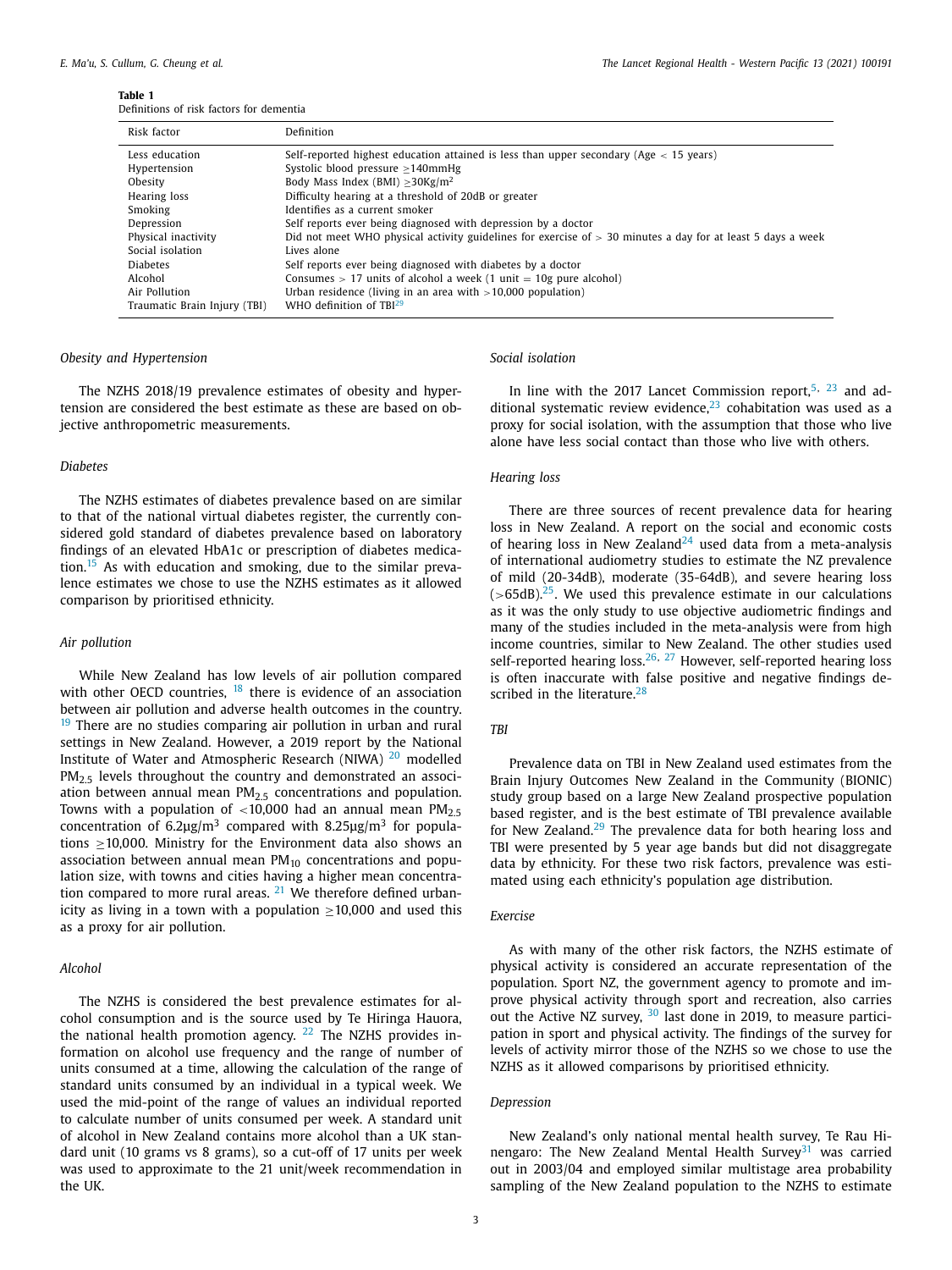#### **Table 2**

| Population attributable fraction (PAF) calculations for the whole New Zealand population |  |  |  |  |  |  |  |
|------------------------------------------------------------------------------------------|--|--|--|--|--|--|--|
|------------------------------------------------------------------------------------------|--|--|--|--|--|--|--|

|                              | Relative Risk | Prevalence (%) | Communality | PAF $(%)$ | Adjusted PAF (%) |
|------------------------------|---------------|----------------|-------------|-----------|------------------|
| Early Life $(<$ 45 years)    |               |                |             |           |                  |
| Less education               | 1•6           | $31 - 0$       | $0 - 49$    | $15 - 7$  | $4 - 6$          |
| Midlife (age 45-65 years)    |               |                |             |           |                  |
| Hypertension                 | 1•6           | $33 \cdot 5$   | $0 - 61$    | $16 - 7$  | 4.9              |
| Obesity                      | $1 - 6$       | $38 - 4$       | $0 - 70$    | $18 - 7$  | $5 - 5$          |
| Alcohol                      | 1·2           | $9 - 8$        | 0.74        | $1 - 9$   | $0 - 6$          |
| TBI                          | $1 - 8$       | $18 - 2$       | $0 - 63$    | $12 - 7$  | $3\cdot 7$       |
| Hearing loss                 | $1 - 9$       | $39 - 9$       | $0 - 63$    | $26 - 4$  | $7 - 8$          |
| Later life (age $>65$ years) |               |                |             |           |                  |
| Smoking                      | 1•6           | $13 - 5$       | $0 - 65$    | 7.5       | $2 \cdot 2$      |
| Depression                   | $1 - 9$       | $19 - 1$       | $0 - 65$    | $14 - 7$  | 4.3              |
| Physical inactivity          | $1 - 4$       | $53 - 6$       | $0 - 44$    | $17 - 6$  | 5.2              |
| Social isolation             | $1 - 6$       | $37 - 3$       | $0 - 67$    | $18 - 3$  | $5 - 4$          |
| <b>Diabetes</b>              | $1 - 5$       | $11 - 6$       | 0.59        | 5.5       | $1 - 6$          |
| Air pollution                | $1\cdot 1$    | $71 - 7$       | $0 - 81$    | $6 - 7$   | $1 - 9$          |
| Total adjusted PAF           |               |                |             |           | 47.7             |
|                              |               |                |             |           |                  |

12 month and lifetime prevalence of mental disorders (including depression) using the World Mental Health (WMH) Survey Initiative version of the Composite International Diagnostic Interview (WMH-CIDI). Lifetime prevalence of major depressive disorder was estimated in the total New Zealand, Maori, and Pacific populations but did not disaggregate by any other ethnicities and published data or allow not disaggregated by both age and ethnicity. Questions exploring depression have since been incorporated in to the NZHS and we chose to use NZHS 2018/19 due to it being more recent and allowing comparison across the four ethnic groups.

#### *Ethnicity*

New Zealand is a multicultural country and individuals can identify with multiple ethnic groups so to ensure fully independent groups, prioritised ethnicity as defined by the Ministry of Health was used for the 10 NZHS 2018/19 risk factors. This means each person is allocated to one ethnic group based on the groups they identify with, in the prioritised order of Maori, Pacific peoples, Asian, European/Other. [\[32\]](#page-8-0)

#### *Statistical Analysis*

The risk factors for dementia are associated with their presence from mid-life onwards (except childhood education which does not change in adulthood) so we calculated prevalence of each risk factor for those aged 45 years and older for the 10 risk factors available in the NZHS 2018/19 NZ population and by prioritised ethnicity for Māori, Pacific peoples, Asian, and European ethnicities.

We used the same relative risks (RR) as those reported in the Lancet Commission 2020 report to allow comparison of findings.<sup>[7](#page-7-0)</sup> We calculated an unadjusted PAF for the total New Zealand population using the formula

$$
PAF = \frac{Pe(RRe - 1)}{1 + Pe(RRe - 1)}
$$

where Pe is the prevalence of the exposure and RRe the relative risk of disease because of that exposure•

We then calculated it for each of the main ethnic groups – European, Māori, Pacific peoples, and Asian. To account for an individual having multiple risk factors that often overlap and cluster, we calculated communality of risk factors, as described in the Lancet Reports and then weighted PAF.<sup>[5,](#page-7-0) [7](#page-7-0)</sup> Communality calculates the extent of the shared variance between risk factors and allows for the calculation of an adjusted PAF, weighted by each factors' unique risk contribution. We followed the standard method for the calculation of PAF and communality [\(appendix](#page-7-0) 1) for the 10 risk factors available in one database, the NZHS 2018/19, for the total NZ population aged >45 years. When calculating communality, we dealt with incomplete data by case-wise deletion as the number of missing data points was low for all risk factors  $\left($  <1%) except hypertension and obesity which had 7•4% and 7•5% data points missing respectively*.* We used the mean of the 10 communality calculations as the estimated communality for hearing loss and TBI, in line with previous analyses as there is no dataset containing all 12 risk factors.<sup>[7](#page-7-0)</sup> These calculations were used as the communality for all subgroup analyses by ethnic groups.

We carried out two sensitivity analyses. The first used alternate prevalence estimates for hearing loss from the self-reported prevalence papers to assess the effect of the wide range of prevalences reported. [24,](#page-7-0) [26,](#page-7-0) [27](#page-7-0) As people in population surveys tend to underreport alcohol use by  $40-50\frac{\text{m}}{\text{s}}^3$  our second sensitivity analysis repeated PAF calculations using prevalence based on the upper estimate in each category for alcohol consumption frequency and volume .

### *Role of the funding source*

The funders had no role in study design, data collection, data analysis, interpretation, or writing of the report

# **Results**

There were participant data for 7,745 individuals aged 45 years and older in the NZHS 2018/19. For calculations using prioritised ethnicity, there were 5,449 NZ European (70•4%), 1,286 Māori (16•6%), 266 Pacific peoples (3•4%), and 466 individuals of Asian ethnicity (6•0%). The group comprising the 278 (3.4%) of Middle Eatern/Latin American/African (MELAA) or other ethnicity were not further analysed. The median age for the total sample was 63 years (range 45-90 years; Inter-quartile range; IQR 53-72 years), with Māori (59 years), Pacific peoples (59 years) and Asian (56 years) being younger compared to European (65 years). There was a female preponderance for the total sample (58%) as well as for European (57 $\cdot$ 4%), Asian (57 $\cdot$ 5%), Pacific peoples (58 $\cdot$ 7%) and Maori (63•5%) participants.

Risk factor prevalence, communality and weighted PAFs for the total NZ population are presented in Table 2. After case-wise deletion of 909 individuals missing at least one risk factor, communality was calculated using data for 6,836 individuals. We found five principal components explained 63•5% of the variance, suggesting significant overlap. Communality of risk factors ranged from 44% for physical inactivity to 81% for air pollution.

The proportion of dementia cases in the New Zealand population that were theoretically preventable if all 12 dementia risk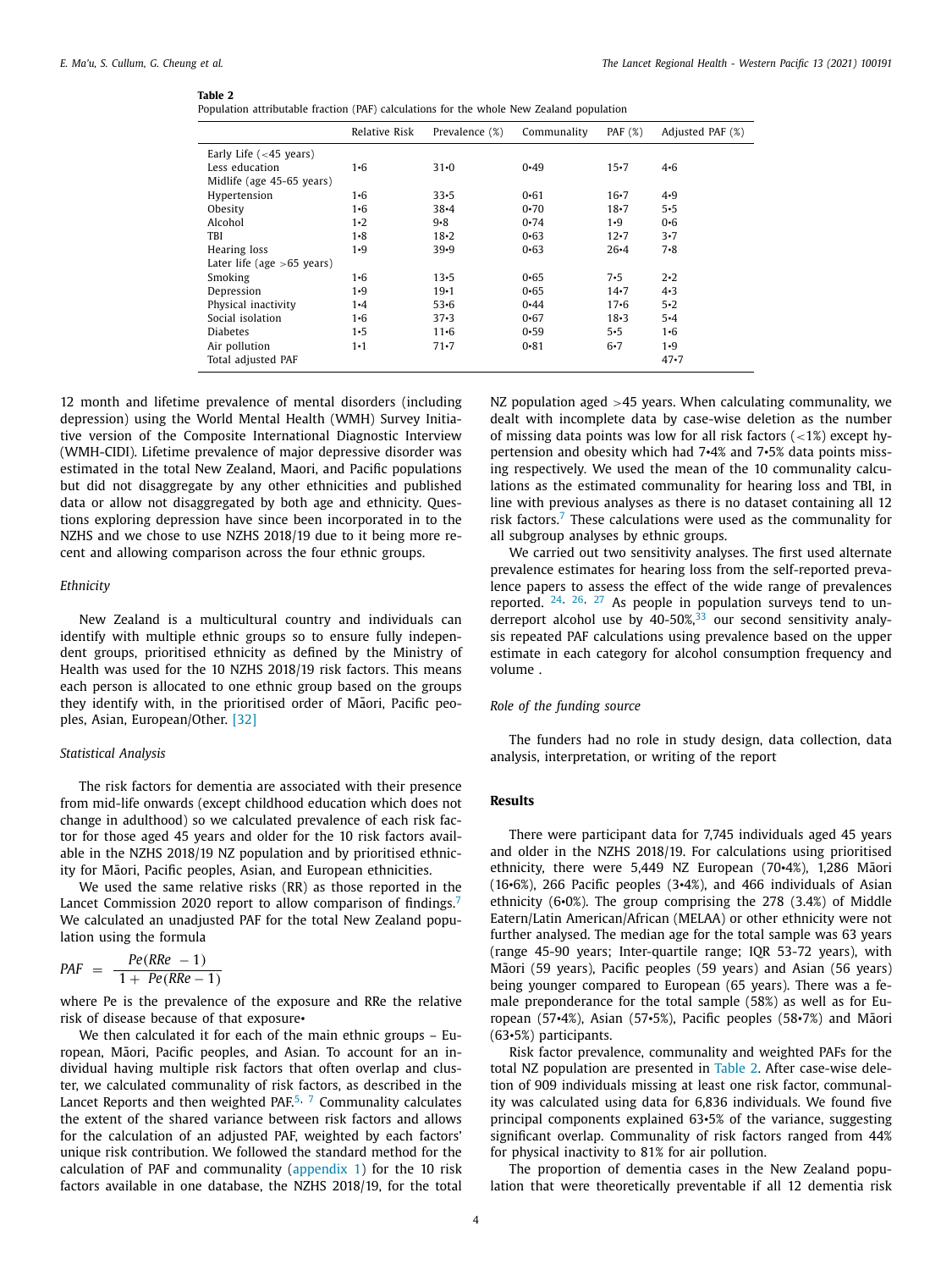#### **Table 3**

| Population attributable fraction (PAF) calculations for Māori, Pacific, Asian and European ethnic groups living in New Zealand |  |  |  |  |  |
|--------------------------------------------------------------------------------------------------------------------------------|--|--|--|--|--|
|--------------------------------------------------------------------------------------------------------------------------------|--|--|--|--|--|

|                              | Māori      |                 | Pacific    |                 | Asian      |                 | European   |                 |
|------------------------------|------------|-----------------|------------|-----------------|------------|-----------------|------------|-----------------|
|                              | Prevalence | Adjusted PAF(%) | Prevalence | Adjusted PAF(%) | Prevalence | Adjusted PAF(%) | Prevalence | Adjusted PAF(%) |
| Early Life $(<$ 45 years)    |            |                 |            |                 |            |                 |            |                 |
| Less education               | $40 - 6$   | $5 - 6$         | $43 - 4$   | $6 - 0$         | $22 - 5$   | $3 - 8$         | $30 - 2$   | 4.5             |
| Midlife (age 45-65 years)    |            |                 |            |                 |            |                 |            |                 |
| Hypertension                 | $35 - 7$   | $5 - 0$         | $38 - 9$   | $5 - 5$         | $30 - 3$   | 4.9             | $33 - 5$   | 4.9             |
| Obesity                      | $57 - 6$   | 7.3             | $74 - 0$   | $8 - 9$         | $16 - 6$   | 2.9             | $36 - 3$   | 5.3             |
| Alcohol                      | $12 - 6$   | $0 - 7$         | 5.3        | $0 - 3$         | 4.5        | $0 - 3$         | $10 - 3$   | $0 - 6$         |
| TBI                          | $17 - 8$   | 3.5             | $17 - 8$   | $3 - 6$         | $17 - 8$   | $3 - 9$         | $18 - 3$   | 3.7             |
| Hearing loss                 | $33 - 2$   | $6 - 5$         | $32 - 9$   | $6 - 6$         | $33 - 7$   | 7.3             | $41 - 7$   | $8 - 0$         |
| Later life (age $>65$ years) |            |                 |            |                 |            |                 |            |                 |
| Smoking                      | $29 - 6$   | 4.3             | $17 - 7$   | $2 - 8$         | $5 - 8$    | $1 \cdot 1$     | $11 - 7$   | $1 - 9$         |
| Depression                   | $19 - 0$   | 4.2             | $8 - 4$    | $2 - 0$         | 9.9        | $2 - 6$         | $21 - 0$   | 4.7             |
| Physical inactivity          | $53 - 6$   | $5 - 0$         | $59 - 9$   | $5 - 6$         | $52 - 8$   | $5 - 5$         | $53 - 5$   | $5 - 2$         |
| Social isolation             | $36 - 6$   | 5·1             | $19 - 6$   | $3 - 0$         | $18 - 2$   | $3 - 1$         | $40 - 4$   | 5.7             |
| <b>Diabetes</b>              | $18 - 2$   | $2 - 4$         | $32 - 3$   | $4 - 1$         | $19 - 6$   | $2 - 8$         | $8 - 6$    | $1 - 2$         |
| Air pollution                | $67 - 7$   | $1 - 8$         | $91 - 0$   | $2 - 4$         | $92 - 7$   | $2 - 6$         | $69 - 9$   | $1 - 9$         |
| Total adjusted PAF           |            | $51 - 4$        |            | $50 - 8$        |            | $40 - 8$        |            | $47 - 6$        |



**Figure 1.** Relative PAF contributions of each risk factor across four ethnic groups in New Zealand

factors were eliminated was 47•7%. PAF calculations by prioritised ethnicity for each of the ethnic groups are presented in Table 3 and were 40•8% for Asian, 47•6% for Europeans, 50•8% for Pacific peoples, and  $51-4%$  for Maori (Table 3).

In the overall New Zealand population, hearing loss (7•8%), obesity (5•5%) and social isolation (5•4%) were the risk factors with the highest PAF. For Māori and Pacific peoples, obesity (7.3% and 8.9% respectively), hearing loss (6•5% and 6•6%) and education (5•6% and 6•0%) were the largest contributors to PAF. The top three risk factors for Europeans were hearing loss (8•0%), social isolation (5•7%) and obesity (5•3%), while for Asians the factors with the highest PAF were hearing loss (7.3%), physical inactivity (5.5%) and hypertension (4•9%). These relative contributions to dementia risk are shown for each ethnic group in Figure 1.

### *Sensitivity analyses*

Using the lower subjective estimates of hearing loss prevalence (13•6-15•5% across all four ethnic groups vs  $32 \cdot 9 - 41 \cdot 7\%$ )<sup>[26](#page-7-0)</sup> resulted in a lower weighted PAF for hearing loss for the New Zealand population and all ethnic groups (3•2-3•7% vs 6•5-8%) and a lower range of total PAF calculations (37•8-49•0% vs 40•8-51•4%). Using the higher prevalence estimates for alcohol (7•1-31•1% vs 5•3- 12•6%) resulted in a small increase in the PAF for alcohol (0•5-1•7%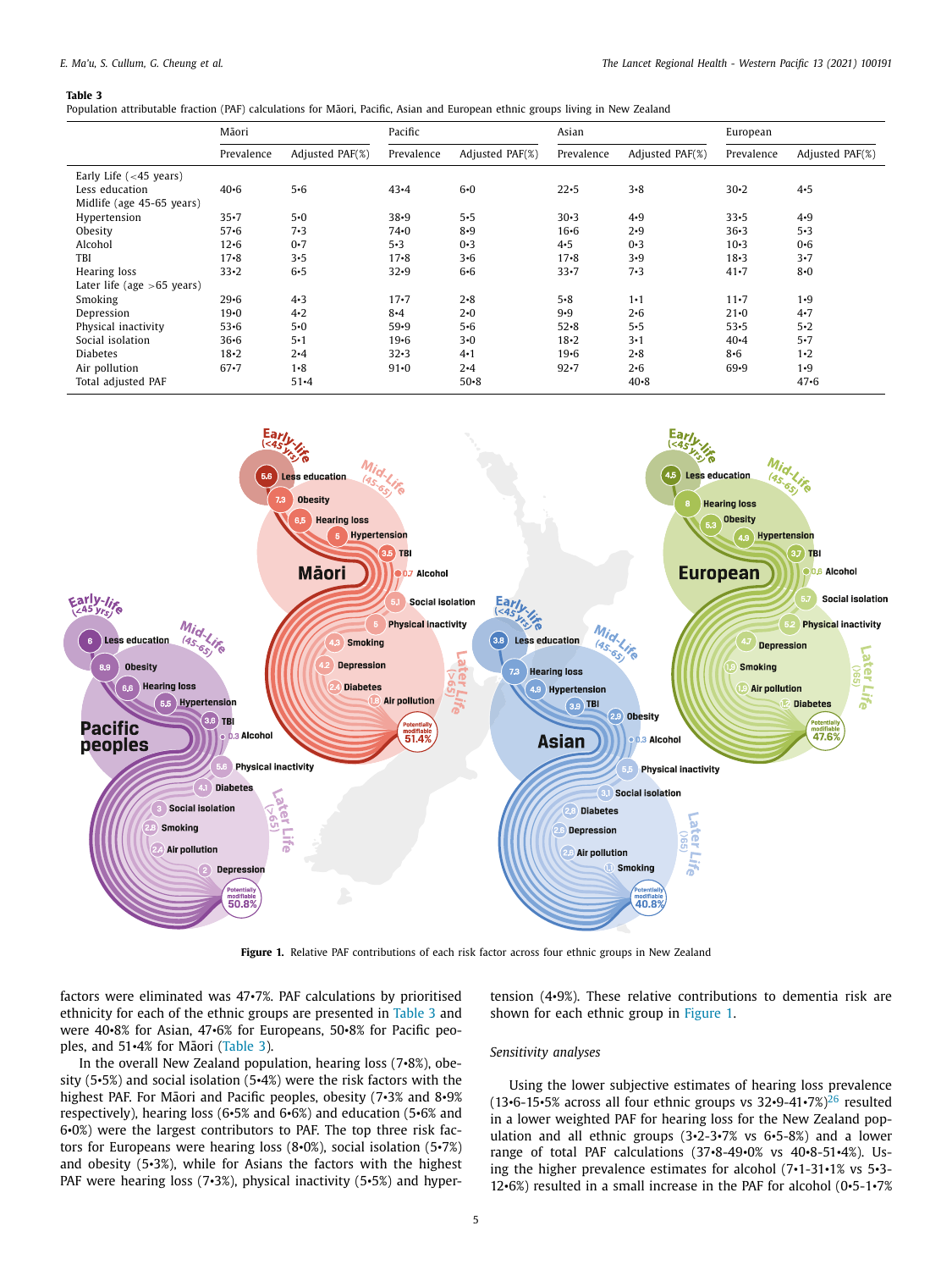vs 0•3-0•7%) and total PAF (40•8-51•9% vs 40•8-51•4%) across the different ethnic groups.

#### **Discussion**

To our knowledge, this is the first study to investigate the population attributable fraction of 12 known risk factors for dementia between different ethnic groups in New Zealand. The overall PAF of 47 $\cdot$ 7% for the New Zealand population is higher than the global estimate of  $40\%$ <sup>[7](#page-7-0)</sup> incorporating the same risk factors. The estimated PAF for Māori  $(51-4%)$  and Pacific peoples  $(50-8%)$  were higher than for the NZ population, while those of Asian ethnicity (40•8%), who are mainly of Chinese (35%) and Indian (33•8%) origin, were lower than for the total New Zealand population. This is in line with US population estimates of lower dementia incidence in East Asian populations in  $US^{34}$  $US^{34}$  $US^{34}$  There are no comparable data for South Asians as a minority population although the estimate in India using nine risk factors was similar at  $41\%$ .<sup>[14](#page-7-0)</sup>

Compared to global figures, New Zealand has a higher prevalence of all but three risk factors: education, smoking, and air pollution. Some risk factor prevalence estimates for the New Zealand population were multiple times higher than global figures such as obesity (11 times higher), hypertension (3•8 times) and physical inactivity (3 times). The relative contributions of each risk factor differed by ethnicity. For the total New Zealand population and for New Zealand Europeans, the three risk factors with the highest PAF were hearing loss, social isolation and obesity. For Māori and Pacific peoples obesity was the largest factor, followed by hearing loss and education, while the factors with the highest PAF for those of Asian ethnicity were hearing loss, physical inactivity and hypertension. New Zealand ranks third among OECD countries for obesity, contributed to by an increasingly obesogenic environment resulting in changes in dietary and physical activity patterns over the years.  $35$  The higher prevalence of obesity in Maori and Pacific peoples is unlikely to be due to genetic variations  $36$  but rather reflect their overrepresentation in socioeconomically disadvantaged areas more susceptible to obesogenic influences. <sup>[35,](#page-8-0) [37](#page-8-0)</sup> Obesity and the obesogenic environment also contribute to the higher preva-lence of risk factors such as hypertension and diabetes.<sup>[35,](#page-8-0) [36](#page-8-0)</sup>

The estimation of PAF relies on accurate prevalence data. The NZHS 2018/19 is a methodologically rigorous tool designed to accurately survey a representative sample of the population. Furthermore, it allowed prevalence estimates by prioritised ethnicity, allowing for PAF calculations across independent groups. The anthropometric measurements used for hypertension and obesity were objectively measured and the prevalence estimates for many risk factors match other population based surveys, indicating validity. While all datasets are limited by missing data the NZHS 2018/19 has a low proportion of missing data  $\left( <1\% \right)$  for eight of the 10 risk factors in the dataset. Missing data for hypertension (7.4%) and obesity (7.5%) may affect the prevalence estimates for these two risk factors and this limitation is acknowledged."

The NZHS 2018/19 likely underestimates the prevalence of depression in Asian and Pacific peoples as the question asked in the survey was specifically about being diagnosed with depression by a doctor and there is evidence of ethnic disparities in self-reported diagnosis of depression by a doctor relative to their scores on screening measures for depression.<sup>[38](#page-8-0)</sup> This may have resulted in an underestimation of the true prevalence of depression in these groups and therefore a lower estimated PAF for dementia. Using the mid-range estimate for alcohol consumption may have resulted in a conservative estimate of the PAF for alcohol as research has shown individuals can underreport alcohol consumption by up to  $50\%$ <sup>[33](#page-8-0)</sup> However, calculations using the upper estimate of consumption only resulted in a small increase in the PAF for alcohol and overall PAF.

Interactions between concurrent risk factors in individuals can also influence dementia prevalence. Adjusting PAF calculations to account for the shared variance between risk factors may have resulted in a lower PAF estimation for those factors with a tendency to cluster in individuals, such those associated with cardiovascular risk. The estimates of relative risk used to calculate PAF are based on worldwide studies associated with each specific risk factor. There may be no ethnic difference in risk factor association with dementia per se but the literature to date does not include the influence of ethnicity on relative risk for dementia.

TBI and hearing loss were not asked as part of the NZHS, so their communality with other risk factors could not be measured directly and alternate sources of prevalence estimates were required. The BIONIC data on TBI is from a large prospective cohort study of TBI incidence in New Zealand and is robust but not disag-gregated by ethnicity.<sup>[29](#page-7-0)</sup> The prevalence estimates on hearing loss in New Zealand vary depending on how hearing was assessed and what cut-offs were used. The two surveys asking a single question to assess for the presence of subjective hearing loss reported a prevalence for the total New Zealand population of 15•2% and  $17\%$  respectively.  $26$ ,  $27$  Using international audiometry data, and a cut-off of 20dB, the National Foundation for the Deaf report on the Social and economic costs of hearing loss in New Zealand reported a higher prevalence estimate of  $46·8%$  for hearing loss.<sup>[24](#page-7-0)</sup> The sensitivity analysis shows that there would have been differences in PAF using the former studies but subjective hearing loss consistently underreports hearing loss and includes false positives and we therefore judge that these figures are less accurate  $28$ . Neither of these studies of hearing loss were disaggregated by ethnicity but there is evidence that younger Maori have greater rates of hearing loss so the prevalence estimates for Maori may be higher than we have used in our calculations.<sup>[39](#page-8-0)</sup>

No direct measures were available for exposure to air pollution or social isolation so proxy measures were used for both risk factors. The correlation between urban living and air pollution, as well as the association between increased dementia incidence and living in close proximity to heavy traffic routes suggests urbanicity is a reasonable proxy for exposure to air pollution.  $40$  However, the limitations of urbanicity as a proxy for air pollution is acknowledged as some may live in low pollution areas. In addition, there is a likely correlation of urban living and population size with other factors associated with dementia such as access to health care. The use of cohabitation as a proxy for social isolation is acknowledged as a limitation as it assumes that those who live alone have less social contact, although the increased risk of dementia in lifelong singles compared to married people suggests this is reasonable. $^{23}$  $^{23}$  $^{23}$  There is no consensus on what defines social contact and there is evidence that living alone confers an increased dementia risk.[41](#page-8-0)

While complete elimination of risk factors will not happen, any reduction in risk factors should delay, or even prevent, dementia onset, thereby reducing overall prevalence and this probably accounts for reductions in population prevalence estimates over the last two decades.<sup>[42](#page-8-0)</sup> It is possible that risk factor reduction may lead to increased longevity which, in turn, may increase the number of people living with dementia due to the association between increasing age and dementia. This impact of longevity on numbers of people with dementia prevalence is not accounted for by the PAF calculations, so it is possible the reduction in dementia prevalence due to complete risk factor elimination is overestimated or possibly even reversed. It is also possible that those who live longer due to tackling the risk factors are less likely to develop dementia so the age related prevalence is decreased. The reduction in overall dementia incidence in many countries over the past few decades has occurred despite the increased risk associated with the concurrent ageing of the population during this time. $43$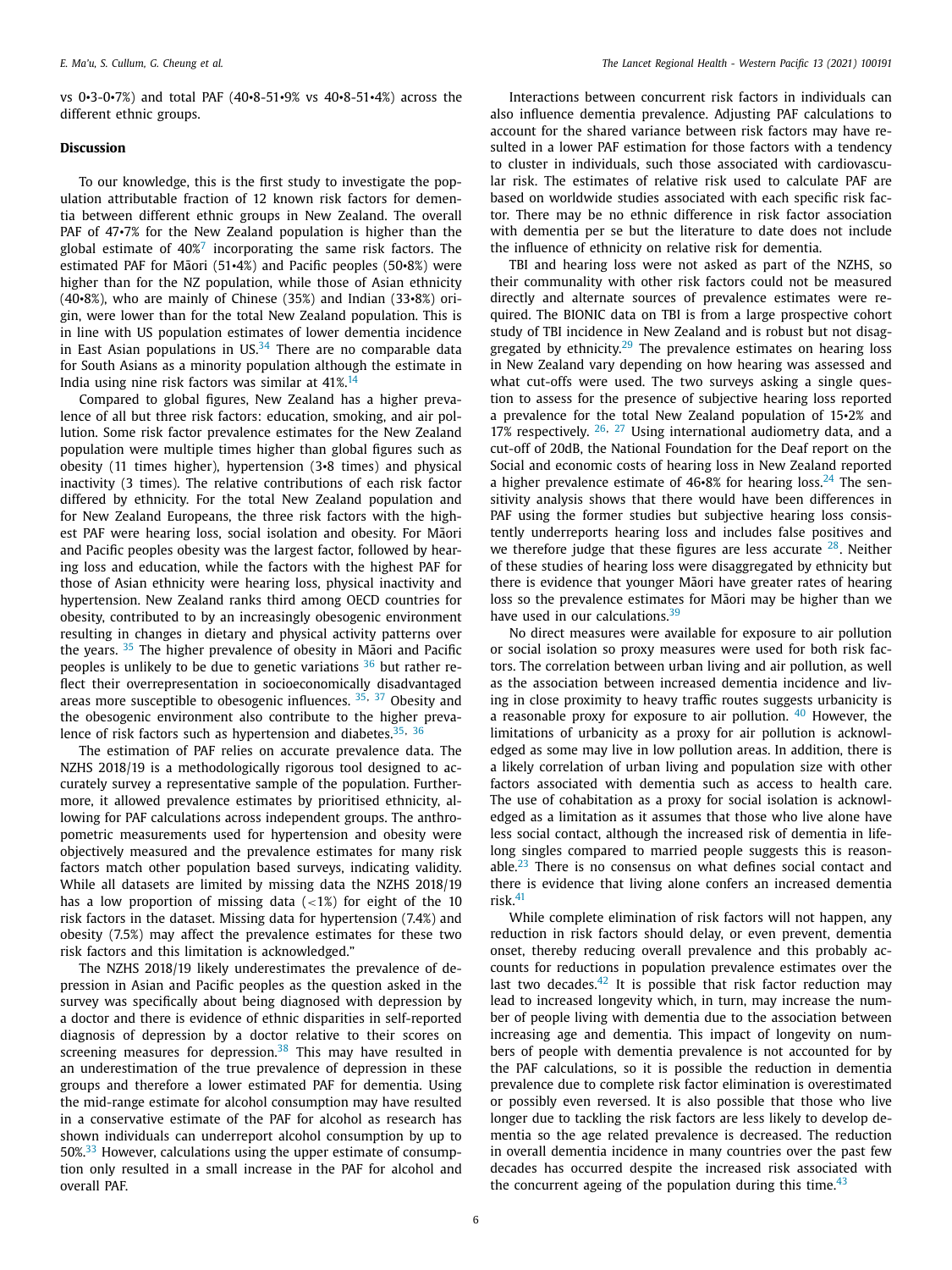In line with the theory of risks causing dementia, the reported reduction in the incidence and prevalence of dementia in many high income countries is attributed to the reducing prevalence of risk factors associated with dementia such as low education, smoking, lack of exercise and hypertension. [42,](#page-8-0) [44](#page-8-0) Conversely, low and middle income countries (LMICs), such as those in Latin America, carry a heavier risk factor burden<sup>[14](#page-7-0)</sup> and this is associated with a higher dementia prevalence. Although New Zealand is considered a high income country, our study suggests the prevalence of many of the risk factors, particularly in Maori and Pacific peoples, are similar to, or even exceed, those of some LMICs. There has never been a national dementia prevalence study in New Zealand and cur-rent estimates are extrapolated from other countries' data.<sup>[3,](#page-7-0) [45](#page-8-0)</sup> Our findings raise the question of whether the 2015 World Alzheimer report prevalence estimate of 6•9% for dementia in those aged >60 years in Australasia,<sup>[46](#page-8-0)</sup> upon which the current New Zealand prevalence estimates are based, $3$  is an underestimate. The prevalence of dementia in people aged >60 years in New Zealand may in fact be closer to the 8•3% estimate for Latin America which also has a higher prevalence of many risk factors when compared to global estimates.[46](#page-8-0)

In line with findings from the Lancet Commission reports,  $5$ ,  $7$  hearing loss contributed a significant PAF for dementia in New Zealand, and was important across all ethnicities. The cost of hearing aids is high in New Zealand and many cannot afford them. $24$ This might be a relatively simple but cost-effective intervention for New Zealand that may result in the more equitable reduction of dementia risk across all major ethnic groups living in New Zealand. Indeed, a recent cost modelling study in the  $UK<sup>47</sup>$  $UK<sup>47</sup>$  $UK<sup>47</sup>$  demonstrated not only a reduction in dementia prevalence and quality adjusted life year gains for the individual associated with the provision of hearing aids but also a net cost saving to the care system.

The relatively small contribution of diabetes (1•6%) and smoking (2•2%) to total PAF in the overall New Zealand population, when compared with other risk factors, suggests they would not be the targets of choice if dementia prevention was the primary aim. However, smoking has a higher PAF in Māori  $(4\cdot 3\%)$ , and diabetes a higher PAF in Pacific peoples (4•1%), suggesting these risk factors may be more important for dementia prevention if targeted to these ethnic groups. These findings are important because Europeans account for 78 $\cdot$ 8% of the New Zealand population aged  $>45$ years, $4$  so PAF calculations for the whole population will inevitably reflect their risk profile. If packages of risk reduction are to be effective as well as acceptable they need to be tailored to each ethnic group and delivered in a culturally appropriate way. $48$ 

This study identifies the high risk factor burden associated with dementia prevalence in New Zealand and across the four largest ethnic groups. It suggests almost half of dementia cases in New Zealand are potentially preventable if the 12 identified risk factors are completely eliminated. While the risk factors with the highest associated PAF were similar between Māori and Pacific peoples, they were not the same as those for Europeans and Asians, indicating the need for targeted dementia prevention interventions.

Our calculations highlight the risk factors to target within each ethnic group to achieve the greatest reduction in dementia prevalence. The relative contribution of individual risk factors to dementia varies by ethnic group in New Zealand so any public health strategies need to be tailored to ethnic groups to maximise the benefit from interventions.

#### **Research in context**

#### *Evidence before this study*

The 2020 Lancet Commission on dementia prevention, intervention and care considered 12 potentially modifiable risk factors for

dementia, (less education, hypertension, obesity, alcohol, traumatic brain injury (TBI), hearing loss, smoking, depression, physical inactivity, social isolation, diabetes, and air pollution). The population attributable fraction (PAF) is the potential reduction in dementia prevalence if a particular risk factor was eliminated. The commission found, using global figures of prevalence estimates and relative risk from meta-analyses that the total weighted PAF for these factors, taking into account that people frequently have overlapping risks, was 40% of dementia cases worldwide. PAF estimates vary between countries as prevalence of risk factors differ; for example, they have been found to be higher in India, China and Latin America than worldwide. We searched PubMed from inception to 4 January 2021 for studies investigating dementia prevention in New Zealand using the search terms "dementia", "prevention" and "New Zealand" with no limits on language or date of publication. We found no papers on overall dementia risk but there were papers investigating individual risk factors for dementia.

#### *Added value of this study*

To the best of our knowledge this is the first study to investigate the individual and overall population attributable fraction of potentially preventable risk factors for dementia in people from different ethnic groups living within one country. This paper reports the weighted PAF for the four main ethnic groups in New Zealand: Māori, and those of European, Asian or Pacific ethnicity. The prevalence of many risk factors for dementia varies between ethnic groups in New Zealand with estimated weighted PAF for the whole New Zealand population (47•7%), European (47•6%), Maori  $(51-4%)$ , Pacific peoples  $(50-8%)$ , and Asian  $(40-8%)$  all higher than the worldwide estimates. The relative contribution of individual risk factors also differs among different ethnicities. Hearing loss is the risk factor with the highest PAF for European and Asian ethnicities, and obesity the highest PAF for Māori and Pacific peoples. Risk factors with large contributions to risk are social isolation for Europeans, hearing loss and lower education levels for Māori and Pacific peoples, and physical inactivity for Asians.

#### *Implications of all the available evidence*

The PAF percentage of these 12 potentially modifiable risk factors for dementia in New Zealand, and in each of the four main ethnic groups, is higher than the worldwide estimates, indicating high prevention potential. It also demonstrates that within the one country, overall risk for dementia and the relative contribution of individual risk factors may vary greatly among ethnic groups. This suggests that interventions to prevent dementia should be tailored according to the most relevant risks within each ethnic group.

#### **Contributors**

EM, GC and SC conceptualised and all authors designed the study. EM conducted the literature search, the calculations and wrote the first draft of the manuscript. All authors commented on and edited the manuscript.

#### **Declaration of interests**

We declare no competing interests.

## **Declaration of Competing Interest**

The authors declare no conflict of interest.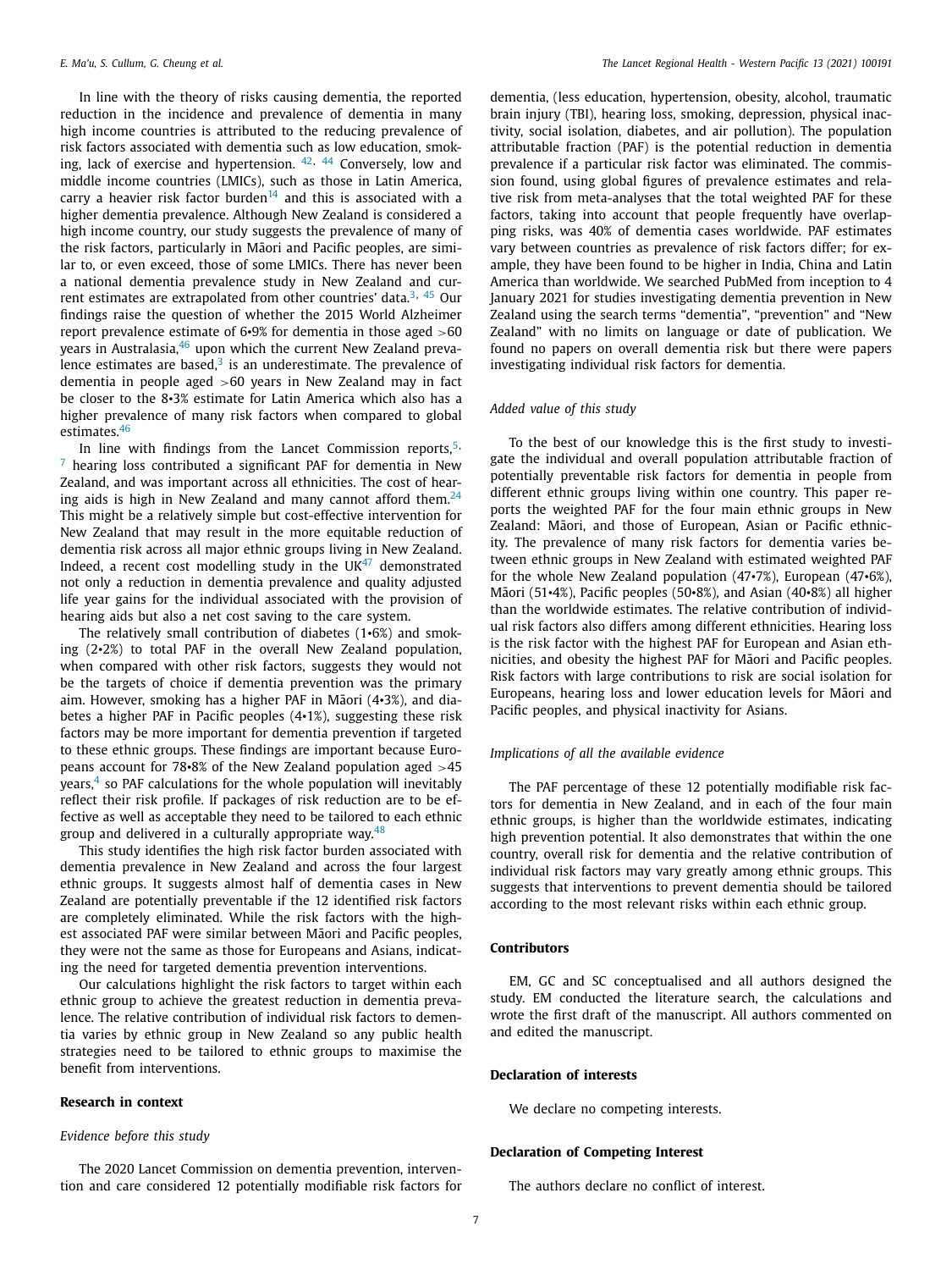#### <span id="page-7-0"></span>**Acknowledgements**

NM is funded by an Alzheimer's Society Senior Fellowship. GL is supported by University College London Hospitals' National Institute for Health Research (NIHR) Biomedical Research Centre, North Thames NIHR Applied Research Collaboration, as an NIHR Senior Investigator. EM is funded by a Health Research Council (HRC) Pacific Clinical Research Training Fellowship.

#### **Data sharing**

The New Zealand Health Survey (NZHS) is overseen by the Ministry of Health with the questionnaires/content guide and methodology reports available at https://www.health. [govt.nz/nz-health-statistics/national-collections-and-surveys/](https://www.health.govt.nz/nz-health-statistics/national-collections-and-surveys/surveys/new-zealand-health-survey) surveys/new-zealand-health-survey. Access to the New Zealand Health Survey 2018/19 microdata used in this paper can be requested from Statistics New Zealand at https://www.stats. [govt.nz/integrated-data/apply-to-use-microdata-for-research/](https://www.stats.govt.nz/integrated-data/apply-to-use-microdata-for-research/confidentialised-unit-record-files-curfs/) confidentialised-unit-record-files-curfs/. The data is made available as confidentialised unit record files (CURFs). CURFs have had all identifying information about individuals removed, and have been modified to protect individual information. The CURFs are accompanied by a data dictionary.

### **Appendix 1: Standard method for the calculation of population attributable fractions and communality 14**

Formula for individual population attributable fraction

Population attributable fraction (PAF)=Pe(RRe – 1) /  $(1 + Pe[RRe - 1])$ , in which Pe is the prevalence of the exposure and RRe the relative risk of disease because of that exposure• Calculation of communality

We input data for all risk factors into our model and calculated the tetrachoric correlation to generate correlation coefficients and a correlation matrix. This calculation establishes the correlation between unobserved and latent variables and observed dichotomous variables.

We conducted a principal component analysis on the correlation matrix to generate eigenvectors, which are directions mapped onto the datapoints from which variance to the data is measured. These eigenvectors represent unobserved factors underlying all the variables that explain the variance observed.

We retained components with eigenvalues of at least 1 in the model, as is standard practice, so that only eigenvectors that hold the most information about the data distribution are retained.

We calculated communality as the sum of the square of all factor loadings (i.e., how much each unobserved component explained each measured variable).

Calculation of overall PAF

We then calculated overall PAF:

 $PAF=1 - [(1 - PAF1)(1 - PAF2)(1 - PAF3)...]$ 

Each individual risk factor's PAF was weighted according to its communality using the formula:

Weight  $(w)=1$  – communality

Weighting was included in the calculation of the adjusted total PAF using the formula:

Total PAF(adjusted) =1 –  $[(1 - w^*PAF1)(1 - w^*PAF2)(1 - w^*PAF2)]$ w∗PAF3)...]

Individual adjusted PAF was then calculated using the formula:

Individual adjusted 
$$
PAF = \frac{(\text{Individual } PAF)}{\sum (\text{Individual } PAF)}
$$

\nX (Total  $PAF$  (additional  $PAF$ ))

#### **References**

- [1] World Health Organisation ICD-10: international statistical classification of diseases and related health problems: tenth revision. World Health [Organization;](http://refhub.elsevier.com/S2666-6065(21)00100-0/sbref0001) 2004. 2nd ed.
- [2] [Paterson](http://refhub.elsevier.com/S2666-6065(21)00100-0/sbref0002) C. World Alzheimer Report 2018. The state of the art of dementia research: New frontiers, London: Alzheimer's Disease [International;](http://refhub.elsevier.com/S2666-6065(21)00100-0/sbref0002) 2018. 2018.
- [3] Deloitte Access [EconomicsDementia](http://refhub.elsevier.com/S2666-6065(21)00100-0/sbref0003) Economic Impact Report 2016. Wellington: Alzheimers New Zealand 2017.
- [4] Statistics New Zealand. National ethnic projections, by age and sex, 2013(base)-2038.[Available from: http://nzdotstat.stats.govt.nz/wbos/index. aspx?\_ga=2.167222078.1858078526.1608157184-728299346.1606357223& gac=1.22450889.1606687761.Cj0KCQiAqo3-BRDoARIsAE5vnaL7FJn\_ [Jq9u72ZOMDO8kaY5pZQypuLyqOrWuq6\\_b3JPzegg5ir2inAaAmFDEALw\\_wcB.](http://nzdotstat.stats.govt.nz/wbos/index.aspx?_ga=2.167222078.1858078526.1608157184-728299346.1606357223&_gac=1.22450889.1606687761.Cj0KCQiAqo3-BRDoARIsAE5vnaL7FJn_Jq9u72ZOMDO8kaY5pZQypuLyqOrWuq6_b3JPzegg5ir2inAaAmFDEALw_wcB)
- [5] [Livingston](http://refhub.elsevier.com/S2666-6065(21)00100-0/sbref0005) G, [Sommerlad](http://refhub.elsevier.com/S2666-6065(21)00100-0/sbref0005) A, [Orgeta](http://refhub.elsevier.com/S2666-6065(21)00100-0/sbref0005) V, [Costafreda](http://refhub.elsevier.com/S2666-6065(21)00100-0/sbref0005) SG, [Huntley](http://refhub.elsevier.com/S2666-6065(21)00100-0/sbref0005) [Ames](http://refhub.elsevier.com/S2666-6065(21)00100-0/sbref0005) D, et [al.](http://refhub.elsevier.com/S2666-6065(21)00100-0/sbref0005) Dementia prevention, intervention, and care. Lancet [2017;390\(10113\):2673–734.](http://refhub.elsevier.com/S2666-6065(21)00100-0/sbref0005)
- [6] [Barnes](http://refhub.elsevier.com/S2666-6065(21)00100-0/sbref0006) DE, [Yaffe](http://refhub.elsevier.com/S2666-6065(21)00100-0/sbref0006) K. The projected effect of risk factor reduction on Alzheimer's disease prevalence. Lancet Neurol [2011;10\(9\):819–28.](http://refhub.elsevier.com/S2666-6065(21)00100-0/sbref0006)
- [7] [Livingston](http://refhub.elsevier.com/S2666-6065(21)00100-0/sbref0007) G, [Huntley](http://refhub.elsevier.com/S2666-6065(21)00100-0/sbref0007) J, [Sommerlad](http://refhub.elsevier.com/S2666-6065(21)00100-0/sbref0007) A, [Ames](http://refhub.elsevier.com/S2666-6065(21)00100-0/sbref0007) D, [Ballard](http://refhub.elsevier.com/S2666-6065(21)00100-0/sbref0007) C, [Banerjee](http://refhub.elsevier.com/S2666-6065(21)00100-0/sbref0007) S, et [al.](http://refhub.elsevier.com/S2666-6065(21)00100-0/sbref0007) Dementia prevention, intervention, and care: 2020 report of the Lancet Commission. Lancet. [2020;396\(10248\):413–46.](http://refhub.elsevier.com/S2666-6065(21)00100-0/sbref0007)
- [8] [Milne](http://refhub.elsevier.com/S2666-6065(21)00100-0/sbref0008) RJ, [Lennon](http://refhub.elsevier.com/S2666-6065(21)00100-0/sbref0008) DR, [Stewart](http://refhub.elsevier.com/S2666-6065(21)00100-0/sbref0008) JM, [Vander](http://refhub.elsevier.com/S2666-6065(21)00100-0/sbref0008) Hoorn S, [Scuffham](http://refhub.elsevier.com/S2666-6065(21)00100-0/sbref0008) PA. Incidence of acute rheumatic fever in New Zealand children and youth. J Paediatr Child Health [2012;48\(8\):685–91.](http://refhub.elsevier.com/S2666-6065(21)00100-0/sbref0008)
- [9] Ministry of Health Health and Independence Report: The [Director-General](http://refhub.elsevier.com/S2666-6065(21)00100-0/sbref0009) of Health's Annual Report on the State of Public Health, Wellington: Ministry of Health; 2017. 2018.
- [10] [Adelman](http://refhub.elsevier.com/S2666-6065(21)00100-0/sbref0010) S, [Blanchard](http://refhub.elsevier.com/S2666-6065(21)00100-0/sbref0010) M, [Rait](http://refhub.elsevier.com/S2666-6065(21)00100-0/sbref0010) G, [Leavey](http://refhub.elsevier.com/S2666-6065(21)00100-0/sbref0010) G, [Livingston](http://refhub.elsevier.com/S2666-6065(21)00100-0/sbref0010) G. Prevalence of dementia in African-Caribbean compared with UK-born White older people: two-stage cross-sectional study. Br J Psychiatry [2011;199\(2\):119–25.](http://refhub.elsevier.com/S2666-6065(21)00100-0/sbref0010)
- [11] [Lee](http://refhub.elsevier.com/S2666-6065(21)00100-0/sbref0011) HB, [Richardson](http://refhub.elsevier.com/S2666-6065(21)00100-0/sbref0011) AK, [Black](http://refhub.elsevier.com/S2666-6065(21)00100-0/sbref0011) BS, [Shore](http://refhub.elsevier.com/S2666-6065(21)00100-0/sbref0011) AD, [Kasper](http://refhub.elsevier.com/S2666-6065(21)00100-0/sbref0011) JD, [Rabins](http://refhub.elsevier.com/S2666-6065(21)00100-0/sbref0011) PV. Race and cognitive decline among [community-dwelling](http://refhub.elsevier.com/S2666-6065(21)00100-0/sbref0011) elders with mild cognitive impairment: findings from the Memory and Medical Care Study. Aging Ment Health 2012;16(3):372–7.
- [12] [Yaffe](http://refhub.elsevier.com/S2666-6065(21)00100-0/sbref0012) K, [Falvey](http://refhub.elsevier.com/S2666-6065(21)00100-0/sbref0012) C, [Harris](http://refhub.elsevier.com/S2666-6065(21)00100-0/sbref0012) TB, [Newman](http://refhub.elsevier.com/S2666-6065(21)00100-0/sbref0012) A, [Satterfield](http://refhub.elsevier.com/S2666-6065(21)00100-0/sbref0012) S, [Koster](http://refhub.elsevier.com/S2666-6065(21)00100-0/sbref0012) A, et [al.](http://refhub.elsevier.com/S2666-6065(21)00100-0/sbref0012) Effect of socioeconomic disparities on incidence of dementia among biracial older adults: prospective study. BMJ [2013;347:f7051.](http://refhub.elsevier.com/S2666-6065(21)00100-0/sbref0012)
- [13] [Harris](http://refhub.elsevier.com/S2666-6065(21)00100-0/sbref0013) RB, [Stanley](http://refhub.elsevier.com/S2666-6065(21)00100-0/sbref0013) J, [Cormack](http://refhub.elsevier.com/S2666-6065(21)00100-0/sbref0013) DM. Racism and health in New Zealand: Prevalence over time and associations between recent experience of racism and health and wellbeing measures using national survey data. PLoS One [2018;13\(5\):e0196476.](http://refhub.elsevier.com/S2666-6065(21)00100-0/sbref0013)
- [14] [Mukadam](http://refhub.elsevier.com/S2666-6065(21)00100-0/sbref0014) N, [Sommerlad](http://refhub.elsevier.com/S2666-6065(21)00100-0/sbref0014) A, [Huntley](http://refhub.elsevier.com/S2666-6065(21)00100-0/sbref0014) J, [Livingston](http://refhub.elsevier.com/S2666-6065(21)00100-0/sbref0014) G. Population attributable fractions for risk factors for dementia in low-income and middle-income countries: an analysis using cross-sectional survey data. Lancet Glob Health [2019;7\(5\):e596–603.](http://refhub.elsevier.com/S2666-6065(21)00100-0/sbref0014)
- [15] Ministry of Health [Methodology](http://refhub.elsevier.com/S2666-6065(21)00100-0/sbref0015) Report 2018/19: New Zealand Heath Survey. Wellington: Ministry of Health; 2019.
- [16] Ministry of Health. Surveys [Available from: https://www.health.govt.nz/ [nz-health-statistics/national-collections-and-surveys/surveys.](https://www.health.govt.nz/nz-health-statistics/national-collections-and-surveys/surveys) 2021.
- [17] Statistics New Zealand 2018 Census. Statistics New Zealand; 2018. [Available from[:https://www.stats.govt.nz/2018-census/.](https://www.stats.govt.nz/2018-census/)
- [18] OECD. Exposure to PM2.5 in countries and regions [Available from: https:// [stats.oecd.org/viewhtml.aspx?datasetcode=EXP\\_PM2\\_5&lang=en#.](https://stats.oecd.org/viewhtml.aspx?datasetcode=EXP_PM2_5&lang=en#)
- [19] [Richardson](http://refhub.elsevier.com/S2666-6065(21)00100-0/sbref0019) EA, [Pearce](http://refhub.elsevier.com/S2666-6065(21)00100-0/sbref0019) J, [Kingham](http://refhub.elsevier.com/S2666-6065(21)00100-0/sbref0019) S. Is particulate air pollution associated with health and health inequalities in New Zealand? Health Place [2011;17\(5\):1137–43.](http://refhub.elsevier.com/S2666-6065(21)00100-0/sbref0019)
- [20] NIWA PM2.5 in New Zealand. Modelling the current (2018) levels of fine particulate air pollution. [Wellington:](http://refhub.elsevier.com/S2666-6065(21)00100-0/sbref0020) NIWA; 2019.
- [21] Ministry for the Environment. National PM10 concentrations 2006-13 [Available from: [https://data.mfe.govt.nz/search/?q=pm10.](https://data.mfe.govt.nz/search/?q=pm10)
- [22] Te Hiringa Hauora. Where to find alcohol statistics [Available from: [https://www.alcohol.org.nz/resources-research/facts-and-statistics/](https://www.alcohol.org.nz/resources-research/facts-and-statistics/where-to-find-other-alcohol-statistics) where-to-find-other-alcohol-statistics.
- [23] [Sommerlad](http://refhub.elsevier.com/S2666-6065(21)00100-0/sbref0023) A, [Ruegger](http://refhub.elsevier.com/S2666-6065(21)00100-0/sbref0023) J, [Singh-Manoux](http://refhub.elsevier.com/S2666-6065(21)00100-0/sbref0023) A, [Lewis](http://refhub.elsevier.com/S2666-6065(21)00100-0/sbref0023) G, [Livingston](http://refhub.elsevier.com/S2666-6065(21)00100-0/sbref0023) G. Marriage and risk of dementia: systematic review and meta-analysis of observational studies. J Neurol Neurosurg Psychiatry [2018;89\(3\):231–8.](http://refhub.elsevier.com/S2666-6065(21)00100-0/sbref0023)
- [24] Deloitte Access [Economics.](http://refhub.elsevier.com/S2666-6065(21)00100-0/sbref0024) Social and economic costs of hearing loss in New Zealand. [Wellington:](http://refhub.elsevier.com/S2666-6065(21)00100-0/sbref0024) The National Foundation for the Deaf; 2016.
- [25] [Stevens](http://refhub.elsevier.com/S2666-6065(21)00100-0/sbref0025) G, [Flaxman](http://refhub.elsevier.com/S2666-6065(21)00100-0/sbref0025) S, [Brunskill](http://refhub.elsevier.com/S2666-6065(21)00100-0/sbref0025) E, [Mascarenhas](http://refhub.elsevier.com/S2666-6065(21)00100-0/sbref0025) M, [Mathers](http://refhub.elsevier.com/S2666-6065(21)00100-0/sbref0025) CD, [Finucane](http://refhub.elsevier.com/S2666-6065(21)00100-0/sbref0025) M, et [al.](http://refhub.elsevier.com/S2666-6065(21)00100-0/sbref0025) Global and regional hearing impairment prevalence: an analysis of 42 studies in 29 countries. Eur J Public Health [2013;23\(1\):146–52.](http://refhub.elsevier.com/S2666-6065(21)00100-0/sbref0025)
- [26] [Exeter](http://refhub.elsevier.com/S2666-6065(21)00100-0/sbref0026) DJ, [Wu](http://refhub.elsevier.com/S2666-6065(21)00100-0/sbref0026) B, [Lee](http://refhub.elsevier.com/S2666-6065(21)00100-0/sbref0026) AC, [Searchfield](http://refhub.elsevier.com/S2666-6065(21)00100-0/sbref0026) GD. The projected burden of hearing loss in New Zealand (2011-2061) and the implications for the hearing health workforce. N Z Med J 1419;128:12-21 2015.
- [27] Statistics New Zealand The 2013 New Zealand Disability Survey, Wellington: Statistics New Zealand; 2013. [https://www.stats.govt.nz/information-releases/](https://www.stats.govt.nz/information-releases/disability-survey-2013) disability-survey-2013.
- [28] [Wilson](http://refhub.elsevier.com/S2666-6065(21)00100-0/sbref0028) DH, [Walsh](http://refhub.elsevier.com/S2666-6065(21)00100-0/sbref0028) PG, [Sanchez](http://refhub.elsevier.com/S2666-6065(21)00100-0/sbref0028) L, [Davis](http://refhub.elsevier.com/S2666-6065(21)00100-0/sbref0028) AC, [Taylor](http://refhub.elsevier.com/S2666-6065(21)00100-0/sbref0028) AW, [Tucker](http://refhub.elsevier.com/S2666-6065(21)00100-0/sbref0028) G, et [al.](http://refhub.elsevier.com/S2666-6065(21)00100-0/sbref0028) The epidemiology of hearing impairment in an Australian adult population. Int J Epidemiol [1999;28\(2\):247–52.](http://refhub.elsevier.com/S2666-6065(21)00100-0/sbref0028)
- [29] Te [Ao](http://refhub.elsevier.com/S2666-6065(21)00100-0/sbref0029) B, [Tobias](http://refhub.elsevier.com/S2666-6065(21)00100-0/sbref0029) M, [Ameratunga](http://refhub.elsevier.com/S2666-6065(21)00100-0/sbref0029) S, [McPherson](http://refhub.elsevier.com/S2666-6065(21)00100-0/sbref0029) K, [Theadom](http://refhub.elsevier.com/S2666-6065(21)00100-0/sbref0029) A, [Dowell](http://refhub.elsevier.com/S2666-6065(21)00100-0/sbref0029) A, et [al.](http://refhub.elsevier.com/S2666-6065(21)00100-0/sbref0029) Burden of Traumatic Brain Injury in New Zealand: Incidence, Prevalence and Disability-Adjusted Life Years. Neuroepidemiology [2015;44\(4\):255–61.](http://refhub.elsevier.com/S2666-6065(21)00100-0/sbref0029)
- [30] Sport NZ Active NZ 2019 participation report, Wellington: Sport NZ; 2020. [Available from[:https://sportnz.org.nz/resources/active-nz-survey-2019/.](https://sportnz.org.nz/resources/active-nz-survey-2019/)